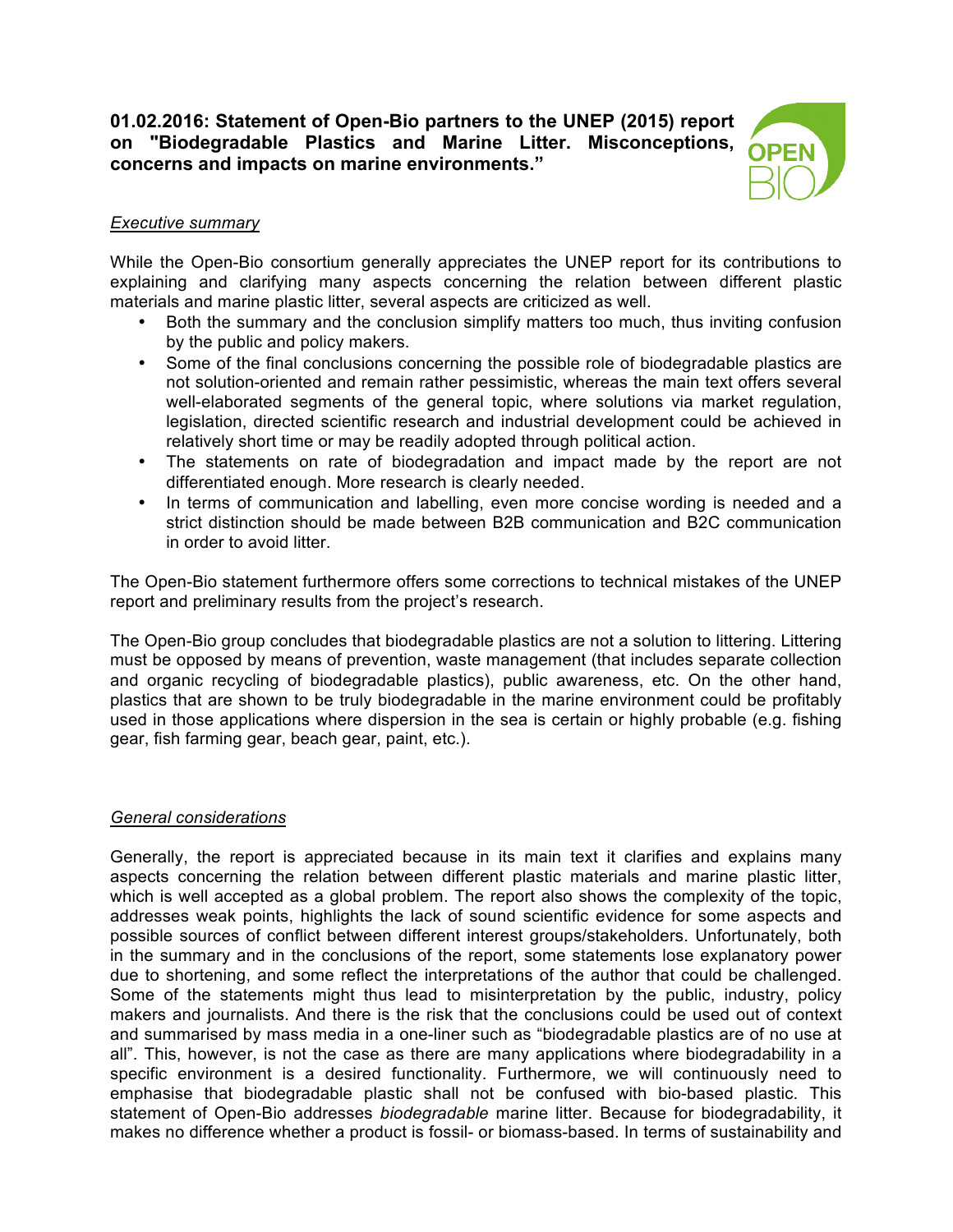long-term strategy, it is certainly important to include bio-based products, however that is not the focus within this text.

In the UNEP report it is stated that in general, biodegradable polymers will not play a significant role in reducing marine litter. It further states that for well-justified purposes, e.g. key components of fishing traps, biodegradable alternatives tend to be significantly more expensive and may require financial inducement. It concludes "on the balance of current scientific evidence, the adoption of plastic products labelled as 'biodegradable' will not bring about a significant decrease either in the quantity of plastic entering the ocean or the risk of physical and chemical impacts on the marine environment."

It is certain that **littering needs to be avoided and reduced possibly to zero by all means** (prevention, cutting waste streams, raising public awareness, etc.). But even if that ideal situation of no litter entering the marine environment would become reality, for certain applications it is inevitable that whole items, parts and/or microplastics will enter the oceans, via rivers or e.g. by loss of fishing gear<sup>1</sup> or wear of tourist beach equipment. Wouldn't it be better if this litter was biodegradable? This is stated with always seeing that biodegradable litter is still litter, and should also be avoided at all means! However, it will at least not remain there forever, compared to non-biodegradable plastic litter.

One main point of critique to the UNEP report is that some of the final conclusions concerning the possible role of biodegradable plastics are not solution-oriented and remain rather pessimistic, whereas the main text offers several well-elaborated segments of the general topic, where solutions via market regulation, legislation, directed scientific research and industrial development could be achieved in relatively short time or may be readily adopted through political action. Examples are polymers used in fisheries, and other applications in or close to the marine environment where plastic loss into the environment is intrinsic to its use or known to be very likely (lobster traps, floats, nets, ropes, polystyrene fish boxes, etc.). The report mentions that biodegradable polymers for marine applications are **much more expensive to produce and financial incentives may be required** to encourage uptake. That is indeed an issue, however it is not only related to marine applications as such.

### *Rate of biodegradation and its risk assessment*

Another point of critique concerns the frequently mentioned **rate of (bio)degradation** in the report. It is not differentiated between the inherent biodegradation rate of an industrial biodegradable material and the degradation rate of the item that finally ends up in the environment. A biodegradable plastic net for shellfish farming will be few micro-meters thick and will have different rate of degradation than a solid block of plastic several centimetres thick. This is also true for natural polymers such as wood for example. A toothpick will degrade within a relatively short time compared to the trunk of a jungle tree giant weighing several tons that is washed into the ocean.

The UNEP report states that biodegradable plastics do **degrade under marine conditions but much slower than claimed by the manufacturers for industrial composting, and also when tested in gastrointestinal fluids of a turtles, and will therefore still harm** the marine environment. Most biodegradable plastics are not water-soluble. This means that the biodegradable plastic products will not immediately "disappear" when they reach the sea but persist in this environment for a given time (a residence time). A biodegradable plastic fishing gear placed in the environment is a physical object basically equivalent to its non-biodegradable counterpart, if biodegradation has not occurred. It is therefore not a surprise that short term experiments fail to determine differences between biodegradable and non-biodegradable plastic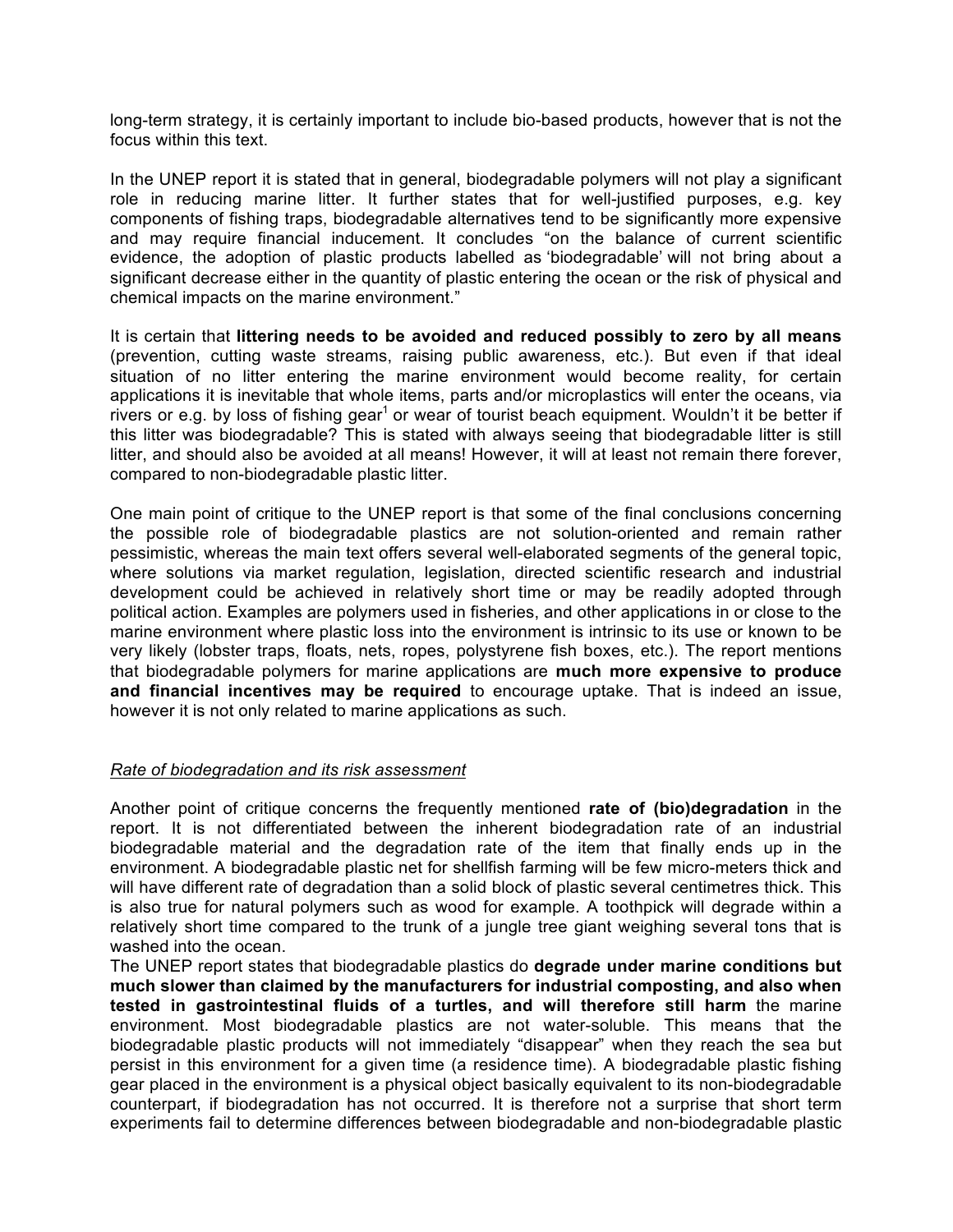items. They both represent an "hazard" by a "risk assessment" viewpoint. "Risk" is the chance of harmful effects to ecological systems resulting from exposure to an environmental stressor. A plastic product reaching the sea is an "environmental stressor" because, for instance, sea turtles and other marine creatures can mistake it as food and ingest it. This mistake causes blockages within their digestive system and eventual death.

By means of a risk assessment it is possible to characterize the magnitude of risks to ecological receptors (e.g. mammals, birds, fish, corals, microorganisms or even whole ecosystems) from the stressors, that may be present in the environment. Risk depends on how much of a stressor is present in the environment and how much contact (exposure) an ecological receptor has with the stressor. Biodegradation of the plastic net for shellfish farming, i.e. the conversion into  $CO<sub>2</sub>$ and biomass, stops exposure. By this viewpoint, biodegradability is a factor that reduces the risk, by reducing the residence time of the stressor in the environment. Needless to say, the risk is eliminated if exposure is brought to zero by reducing to zero littering (no littering, no stressor introduced into the environment, no risk) and by increasing to infinite the biodegradation rate (the product "disappear" when reaching the sea, reducing to zero exposure).

Plastic items littered to the sea do have impact on several levels, some of which are well documented and some still lack scientific knowledge (GESAMP 2015, Bergmann et al. 2015). However, biodegradable plastic items have the advantage that the duration of impact will be shorter. But biodegradable plastic litter still remains litter and has to be avoided.

### *Impacts*

In **terms of impact to the marine environment,** little research has been completed comparing non-biodegradable and biodegradable plastics. There are scientific studies on the impacts of non-biodegradable litter and parts of the knowledge can be transferred to biodegradable litter, but not all of it. More research on the impact of biodegradable polymers is clearly needed. Before full biodegradation has occurred – meaning that the transformation to carbon dioxide/methane, water and biomass has been completed – the litter can, and will most probably harm or at least alter the environment. There are two publications, which investigated the impact of both litter types (Green et al. 2015a and 2015b). They show that also biodegradable litter has an impact on both organism and ecosystem level in an intertidal zone of Ireland. The studies do not report if and how fast the organisms and ecosystem recover after the litter is biodegraded, which is important to know to evaluate the overall impact of biodegradable litter, again also in comparison to persisting conventional plastic litter. However, these studies indicate an aspect where biodegradable plastic could have a more pronounced impact than conventional plastic. Biodegradable plastic adds a source of organic matter available to microorganisms, whereas conventional plastic is inert in this respect. Here as well more field and lab studies are clearly needed. Therefore we think that the statement of the UNEP report is important, however a bit premature.

# *The global perspective*

In the discussion we miss **the global view and also more options for developing countries**. Many have currently no (or insufficient) waste management infrastructures in place. But the plastic consumption in many of these countries (esp. China, Indonesia, India, etc.) are expected to rise tremendously in the coming years. Waste management most likely will not develop at the same speed. But taking all available treatment technologies into account, biological treatment of organic wastes is certainly the cheapest (besides dumping which we want to avoid), and it could be established quite fast and on different scales. It also makes sense in small decentralised units. For this reason, compostable packaging materials, esp. for food, catering items (cups,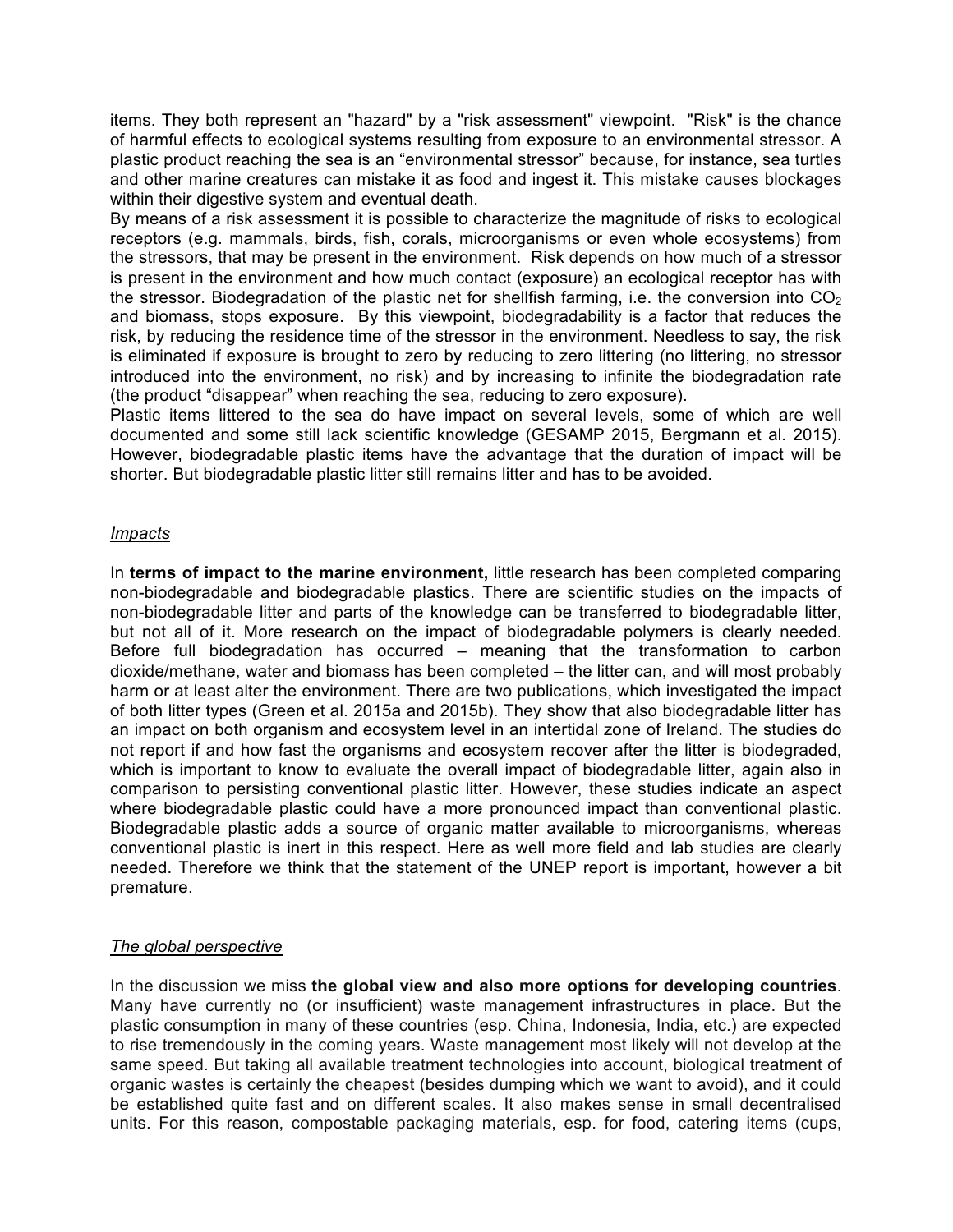etc.) could make perfect sense as a tool to reduce mismanaged waste. Of course this line of argumentation only works if at least a composting infrastructure is developed at the same time as compostable packaging is introduced into the market. However, in the case of mismanagement and the waste ends up in the ocean, it would not remain there forever when it is biodegradable under marine conditions.

## *Recycling*

The report addresses **recyclability** and explains the problem of separation of different materials. Regarding marine litter this issue is misleading because litter in the sea is not foreseen to enter the recycling cycle. Generally, this topic is important, however, it needs to be tackled in waste stream discussions where biodegradable plastics do enter the recycling stream. For example, when biodegradable plastics are implemented in the (bio-based circular) economy where biodegradability is a valuable property. In this respect, the UNEP report incorrectly suggests that biodegradable plastics pose a threat to existing recycling programs. **Biodegradable plastics do not hinder plastic recycling** by being 'biodegradable' or 'compostable' (investigated by Open-Bio consortium, Task 6.4), but because recycling requires pure waste streams. Any contamination of a waste stream of a particular plastic (e.g. PE) with another type of polymer (whether it is biodegradable or not) requires good separation practices. PLA or PHB do not differ in this sense from PVC, PET, PEF or paper/PE laminates and can be just as easily separated. Only so called 'oxo-degradable' plastics pose a threat to plastic recycling by compromising the quality of the final product.

## *Labelling*

The labelling of 'oxo-degradable' plastics as 'biodegradable' or 'compostable' is not correct (see EN 13432:2000) because these materials simply fragment and do not biodegrade, no matter where their life cycle will end.

Avoiding litter also includes that at consumer level, products should not be **labelled 'biodegradable'**. The UNEP report names studies that show that labelling a product as 'biodegradable' offers a "technical solution" and removes responsibility from the individual (Klöckner 2013, Keep Los Angeles Beautiful, 2009). Obviously, it requires great caution when plastics claim biodegradability in marine conditions in order to avoid any excuse for littering. Belgium and the US State of California already prohibit the labelling of consumer products to avoid unintended justification for littering. The main conclusion of the UNEP article should be that it is best to avoid labelling a product as 'biodegradable'.

Open-Bio confirms that a label or certification should be not misleading and should not lead to wrong behaviours. The information should preferably only be used at the industrial level to describe material properties to business partners, but not on a consumer level unless necessary. Therefore, such a label should be limited to only some very specific applications for which communication can mostly be held on a B2B level, and the communication on a B2C level is to be avoided unless needed to specific applications. Examples where such a strategy could make sense are mulch films for agricultural applications, clips and ties applied in greenhouses (horticulture) and fishing gear in the marine business sector. Since the term 'biodegradable' often leads to confusion, it should be clearly defined in which environment the material is biodegradable. For example: "Compostable in municipal and industrial composting facilities" / "Compostable under home composting conditions" / "Biodegradable in soil" / "Biodegradable in waste water treatment plant" / "Biodegradable in marine environment". In this way, confusion is prevented which is an important aspect in all communication pathways.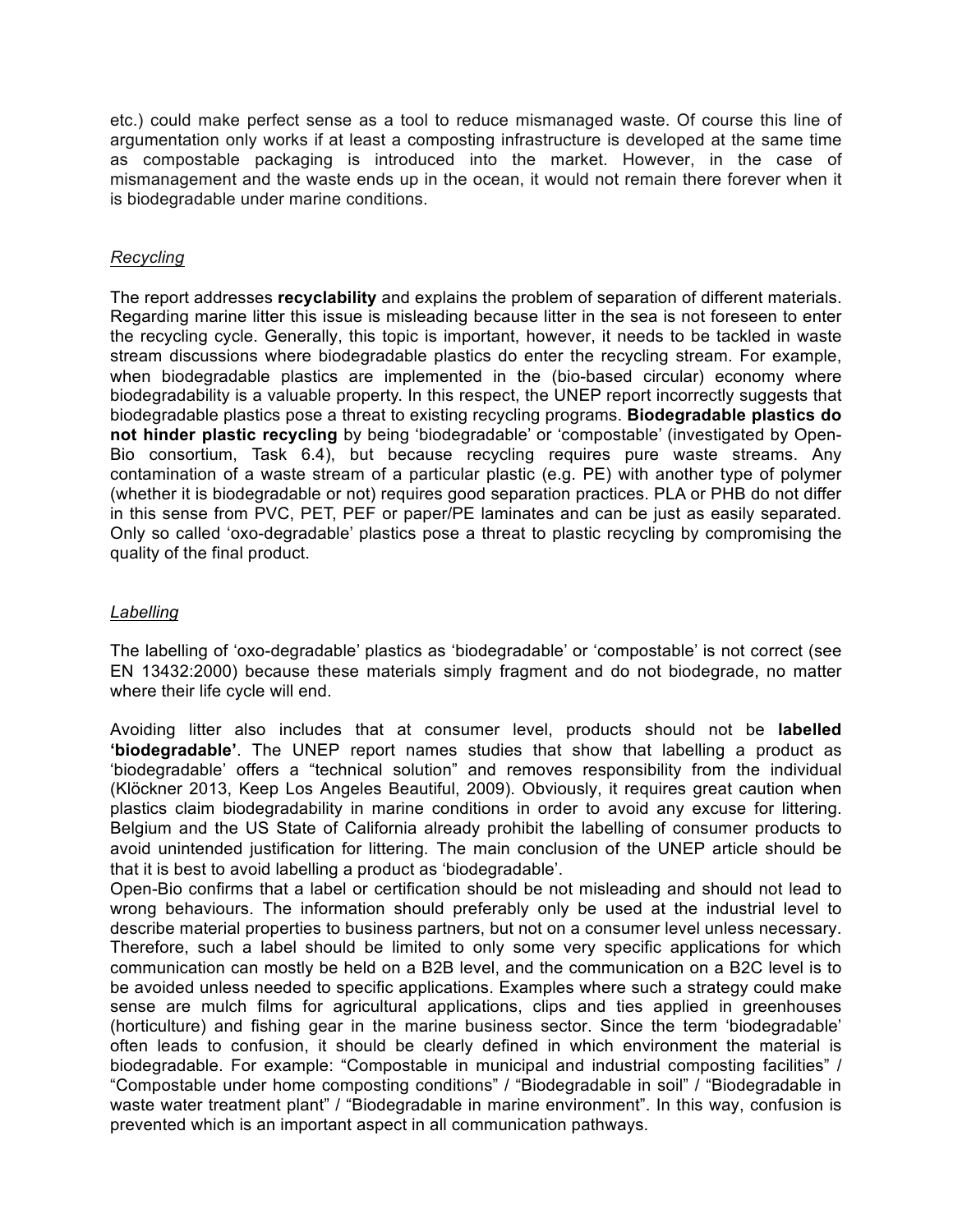Based on the current state of knowledge we recommend also not to label a product for the general public unless necessary for the specific application, but to enforce by political means that those products which will certainly or probably end up in the marine environment need to be biodegradable in the specific marine environment of application. The Open-Bio team is currently working on an update of the standard methodology taking into account the current standards for marine biodegradation (see Open-Bio D5.5).

# *First results from Open-Bio and further research*

First results from Open-Bio do confirm the statement of the report that degradation is slower under marine conditions than under composting conditions and that it depends on the material type and specific environmental conditions. The work within Open-Bio shows that the tested polymers do biodegrade under optimal laboratory conditions. Linking the lab data with the data we obtain from field and mesocosm experiments will allow us to validate the lab test. Further ecotoxicological tests should be added to the tests, which will provide more insight on the impact of biodegradation. The goal is to develop a test scheme and specifications (time of biodegradation, temperature range, etc.) for the biodegradation under marine conditions to be finalised by a standardisation organisation. That will provide policy makers and the industry with a **good instrument to implement biodegradable polymers where they can be part of a concept to mitigate unavoidable marine litter**.

Polymers that are proven to be biodegradable in the marine environment can thus be part of the solution in case plastic is not to be replaced by other materials, in concert with all possible measures like prevention, waste management, public awareness, etc. Summarising the mentioned points, we think that the public, mass-media, industry and policy makers have a great potential and possibilities to support the protection of the environment here.

# *Some technical mistakes which are present in the report*

. In the report it is mentioned that ISO, ASTM or EN standards define criteria for compostable or biodegradable plastics.

This is not completely correct. In standards like ISO 17088, ISO 18606, EN 13432, ASTM D6400, etc. it is mentioned that plastics or packaging are biodegradable under industrial composting conditions (not in all environments). Labelling as 'biodegradable' is not mentioned in these standards for industrial compostable materials.

Example 1: Definition of ISO 17088: This specification is intended to establish the requirements for the labelling of plastic products and materials, including packaging made from plastics, as "compostable" or "compostable in municipal and industrial composting facilities" or "biodegradable during composting" (for the purposes of this International Standard, these three expressions are considered to be equivalent).

Example 2: Definition of ASTM D6400: The purpose of this specification is to establish requirements for identifying items made from plastics or polymers so that they do not interfere with their satisfactorily composting in commercial and municipal aerobic composting facilities. Products meeting the requirements outlined below be labelled as "compostable in municipal or industrial aerobic facilities" in accordance with the guidelines issued by the Federal Trade Commission as long as proper qualifications as to the availability of such facilities are included on the label.

▪ Definition of compostable in the report = capable of being biodegraded at elevated temperature *in soil* under …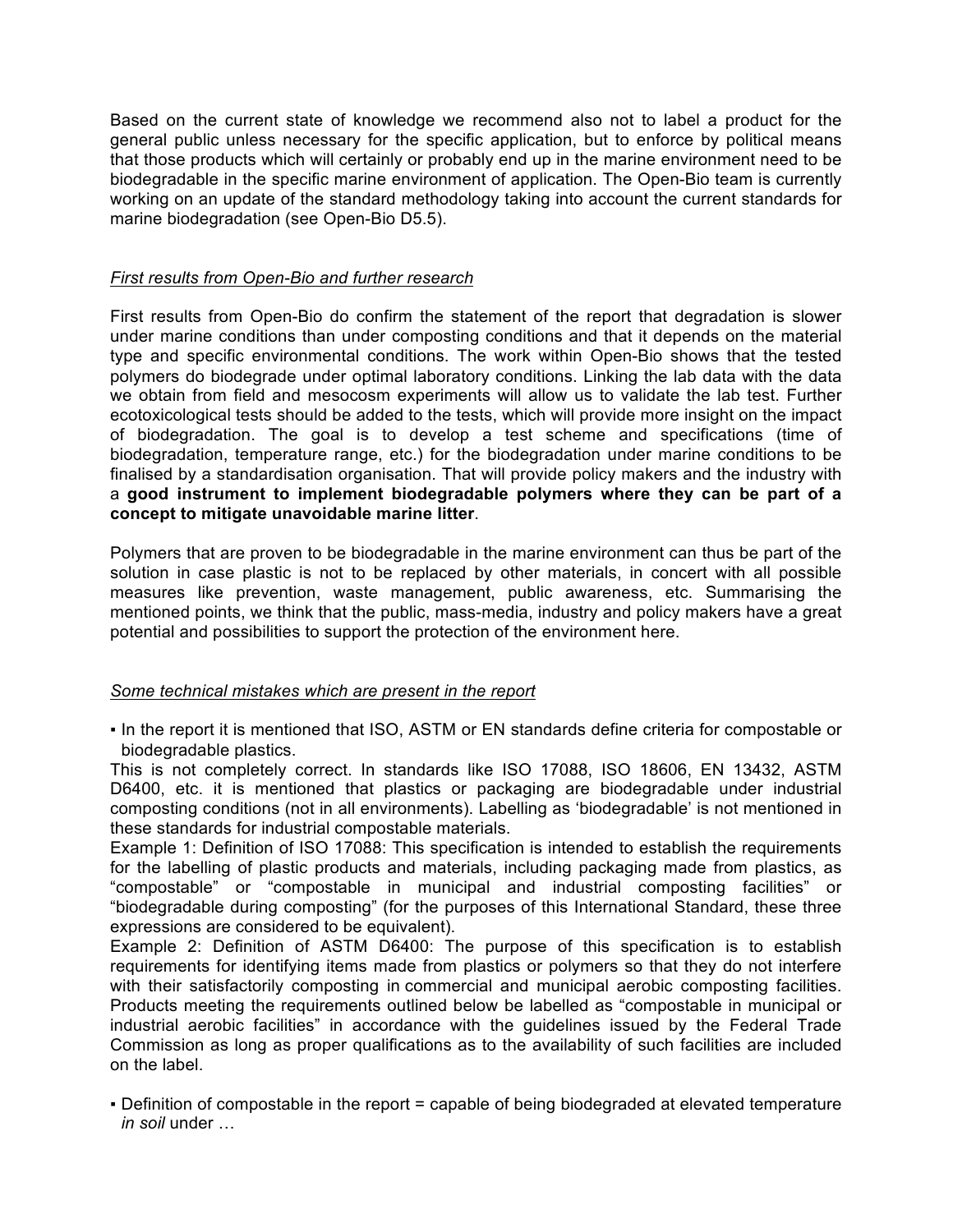This is not correct. It should read: capable of being biodegraded at elevated temperature *in composting conditions*.

### ▪ Overview of materials that are biodegradable.

This overview seems to be incomplete. For example, it is mentioned that PLA is biodegradable in terrestrial environment. This is normally not the case. Also PHB is present in the list. It is known that this material is a good example for materials biodegradable in the marine environment, but this is not mentioned.

▪ In the article it is mentioned that EN 13432 requires no more than 30% of the residue to be retained by a 2 mm mesh sieve after 3 months composting.

This is not correct. EN 13432 requires that not more than 10% of the original dry weight of test material shall fail to pass through a > 2 mm fraction sieve. (EN 13432:2000, A.3 at page 11).

### *Comments to the section 4.2 "degradation processes" (based on the Open-Bio D5.5 review)*

*GENERAL COMMENT*: Indirect measurements are indeed difficult to interpret and do not prove biodegradation, but can give an indication at best. Furthermore, if biodegradation is measured directly in a lab test  $(O_2 \text{ consumption/CO}_2 \text{ production})$ , the interpretation of how biodegradation will occur in the field is still difficult. That is due to the fact that in the lab, the microbes usually are offered only one carbon source, namely the polymer to be tested for biodegradability. In the field, however, there are multiple carbon sources available and usually the more easily bioavailable carbon will be digested by the microbes. To better understand the biodegradation in the environment, more combined research at field, mesocosm and lab level is recommended. Open-Bio makes use of this 3-level approach to tackle exactly this difficulty.

*UNEP report*: Bacteria capable of degrading PCL have been isolated from deep seawater off the coast of Japan (Sekiguchi et al. 2011).

*COMMENT*: This study nicely combined field and lab tests. For the lab tests unfortunately direct measurements of biodegradation are missing and so the data can be taken as an INDICATION of biodegradation only!

*UNEP report*: The time-dependence and extent of biodegradation was expected to be influenced by competition from other colonizing bacteria as well as temperature and oxygen levels. The addition of PLA to PUR was shown to increase the rate of degradation in seawater (Moravek et al. 2009). However, the reaction was very temperature dependent and the results have limited applicability to natural conditions.

*COMMENT*: This study nicely shows the dependence of the rate of degradation on some environmental conditions. In addition, this is a good example of a blend where only one compound (PLA) might be biodegraded and the rest of the item will subsequently just fragment without biodegrading. And again because direct measures of biodegradation are missing, the transfer to the potential of biodegradation of the tested polymers is not possible.

*UNEP report*: Biodegradation of plastics that are considered recalcitrant, such as PE, can take place in the marine environment at an extremely slow rate. There is limited evidence suggesting that microbial degradation of the surface of PE particles happens in the marine environment (Zettler et al. 2013).

*COMMENT*: We are not aware of direct measurements yet proving the biodegradation of PE in marine conditions. Numbers available in the literature, for example that a plastic bag will be gone